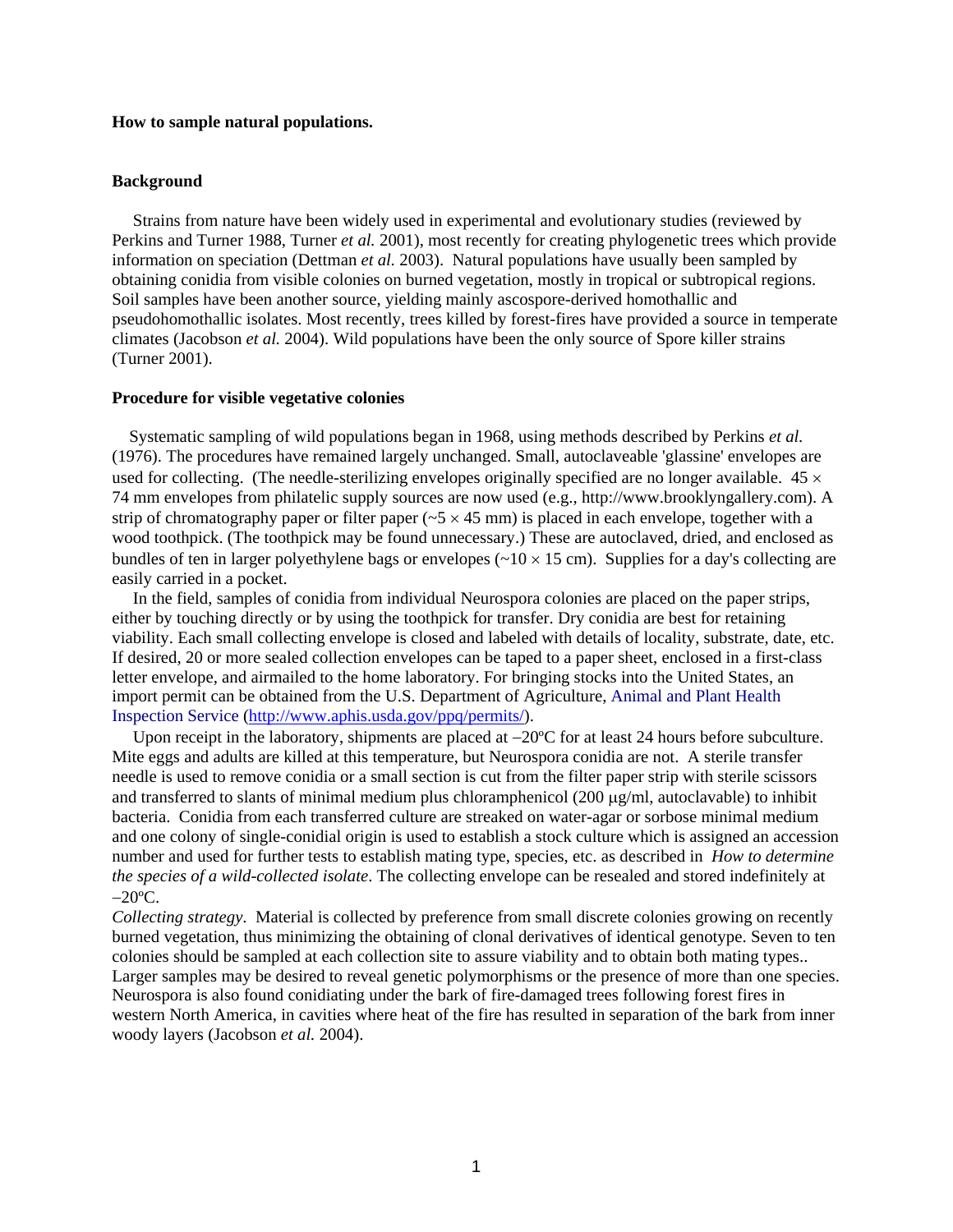### **Procedure for soil samples**

 The following procedure (adapted from Glass *et al.* 1990) depends on germinating dormant ascospores that are present in the soil. Activated ascospores of heterothallic and pseudohomothallic species grow up and produce conspicuous orange conidia. Mycelia from ascospores of homothallic species do not conidiate but they do produce perithecia. Ascospores from these are a ready source of pure homothallic cultures. Heterothallic species will not produce perithecia on the plate unless ascospores of opposite mating type were also present in the same soil.sample.

Samples of about 5 or 10 g are taken from the upper 1 or 2 cm. of soil and put into small plastic ('Ziploc') bags, which are marked and sealed en masse into a larger bag. The bags may be stored at 4ºC until they are sampled for isolation of fungi. (Freezing is likely to kill ascospores and should be avoided.) All soils brought into the United States must enter under a permit issued by the Department of Agriculture, and must be handled with preapproved containment procedures.

Media for germination and sporulation are prepared by autoclaving the following together to make 1 liter: D-xylose, 10 g; agar, 10 g; KNO<sub>3</sub>, 1 g; KH<sub>2</sub>PO<sub>4</sub>, 875 mg; K<sub>2</sub>HPO<sub>4</sub>; 160 mg; MgSO<sub>4</sub>.7 H2O, 500 mg; NaCl, 100 mg; CaCl<sub>2</sub>, 100 mg; biotin, 5µg; and trace elements at the concentrations used for minimal medium N or for synthetic cross medium. Chloramphenicol (300 mg) and 2-furyl alcohol (1 ml of 10% aqueous solution) are added when the medium has cooled to 60ºC. Growth of bacteria but not of Neurospora is inhibited by the low pH and the antibiotic. Ascospores are activated by the furyl alcohol and the high temperature. Unlike furfural, the 2-furyl alcohol is not toxic at the concentration used. Xylose gives better germination than sucrose.

25 ml of the medium at  $60^{\circ}$ C is added to each soil sample (typically about 2 g) in a 50-ml screwcap tube. Tubes are shaken vigorously a few times and held at 60ºC for 20 min. They are then shaken to resuspend the soil. The contents are poured into petri dishes and incubated at room temperature.

Within 2 or 3 days, vegetative colonies of Neurospora and other fungi will become visible. If desired, vegetative colonies.can be sampled by making transfers from the isolation plates to tubes of chloramphenicol-supplemented minimal medium N or synthetic cross medium. This should be done early, to avoid obtaining mixed cultures, especially of conidiating species. The tubed cultures are incubated to test for self-fertility, and are further purified and identified to species as described in *How to determine the species of a wild-collected isolate*.

Perithecia are visible on isolation plates within a week, and ascospores will have been ejected onto the lids after 2 or 3 weeks. Mature ascospores that were ejected onto the petri dish lid are collected in a few drops of sterile distilled water to which a drop of glycerol has been added. A drop of spore suspension is placed on a microscope slide, covered with a No. 1 coverglass, and examined at 500× to observe surface ornamentation and measure ascospore size. Neurospora ascospores are grooved, Gelasinospora spores are pitted, and those of Sordaria are smooth. The medium was designed to optimize germination of ascospores, optimize formation of fertile perithecia, minimize the canopy of vegetative growth of other fungi, inhibit the growth of bacteria, and kill mites, insects, and nematodes which might be present in the soil (Glass *et al.* 1990). Neurospora ascospores from each lid are isolated to small slants of minimal synthetic cross medium. Self-fertile cultures are examined to determine whether they are homothallic, with eight spored asci, or pseudohomothallic, with four-spored asci. Unfertilized  $f_1$  cultures of heterthallic species do not produce perithecia. They are keyed out by crossing to species-tester strains as described in *How to determine species*.

# **References**

Dettman, J. R., D. J. Jacobson, E. Turner, A. Pringle, and J. W. Taylor. 2003. Reproductive isolation and phylogenetic divergence in Neurospora: Comparing methods of species recognition in a model eukaryote. Evolution 57:2721-2741.